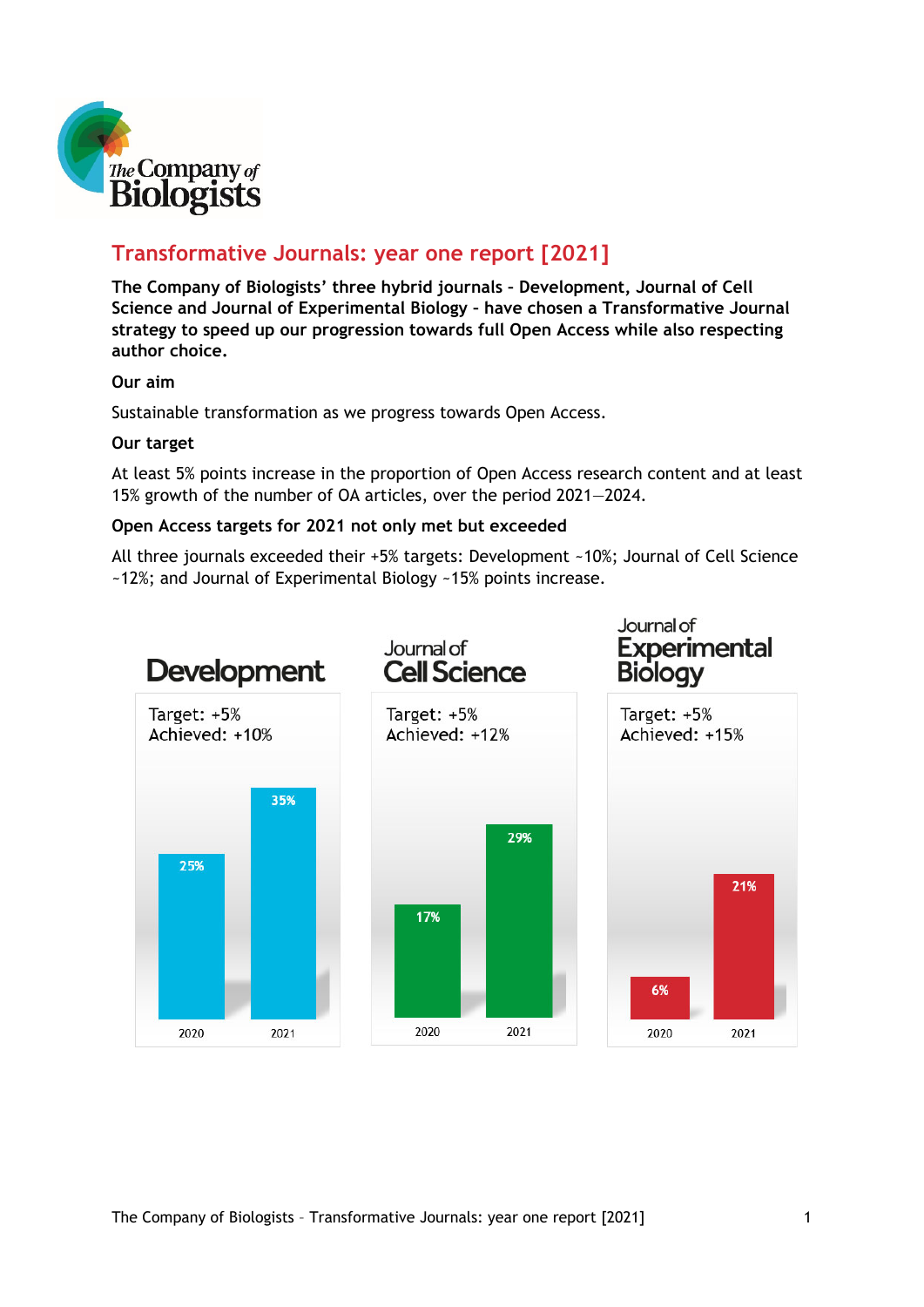#### **Growth in % OA Research Articles in our Transformative Journals 2020 to 2021**

Our target for 2021 was to achieve at least 5% points increase in the proportion of Open Access research content and at least 15% growth of the number of OA articles (the former being the higher, therefore actual, target).

|                                       | Total<br>number<br><b>of</b><br>research<br>articles<br>published<br>in 2020 | <b>Number</b><br>of<br>research<br>articles<br>published<br>OA in<br>2020 | OA as %<br>of<br>research<br>articles<br>published<br>in 2020 | <b>TARGET:</b><br>OA as %<br><b>of</b><br>research<br>articles<br>2021 to<br>meet 5%<br>growth | Total<br>number<br><b>of</b><br>research<br>articles<br>published<br>in 2021 | <b>Number</b><br><b>of</b><br>research<br>articles<br>published<br>OA in<br>2021 | <b>ACTUAL:</b><br>OA as % of<br>research<br>articles<br>published<br>in 2021 |
|---------------------------------------|------------------------------------------------------------------------------|---------------------------------------------------------------------------|---------------------------------------------------------------|------------------------------------------------------------------------------------------------|------------------------------------------------------------------------------|----------------------------------------------------------------------------------|------------------------------------------------------------------------------|
| Development                           | 315                                                                          | 80                                                                        | 25%                                                           | 30%                                                                                            | 305                                                                          | 107                                                                              | 35%                                                                          |
| Journal of<br>Cell Science            | 336                                                                          | 57                                                                        | 17%                                                           | 22%                                                                                            | 320                                                                          | 94                                                                               | 29%                                                                          |
| Journal of<br>Experimental<br>Biology | 445                                                                          | 26                                                                        | 6%                                                            | 11%                                                                                            | 404                                                                          | 84                                                                               | 21%                                                                          |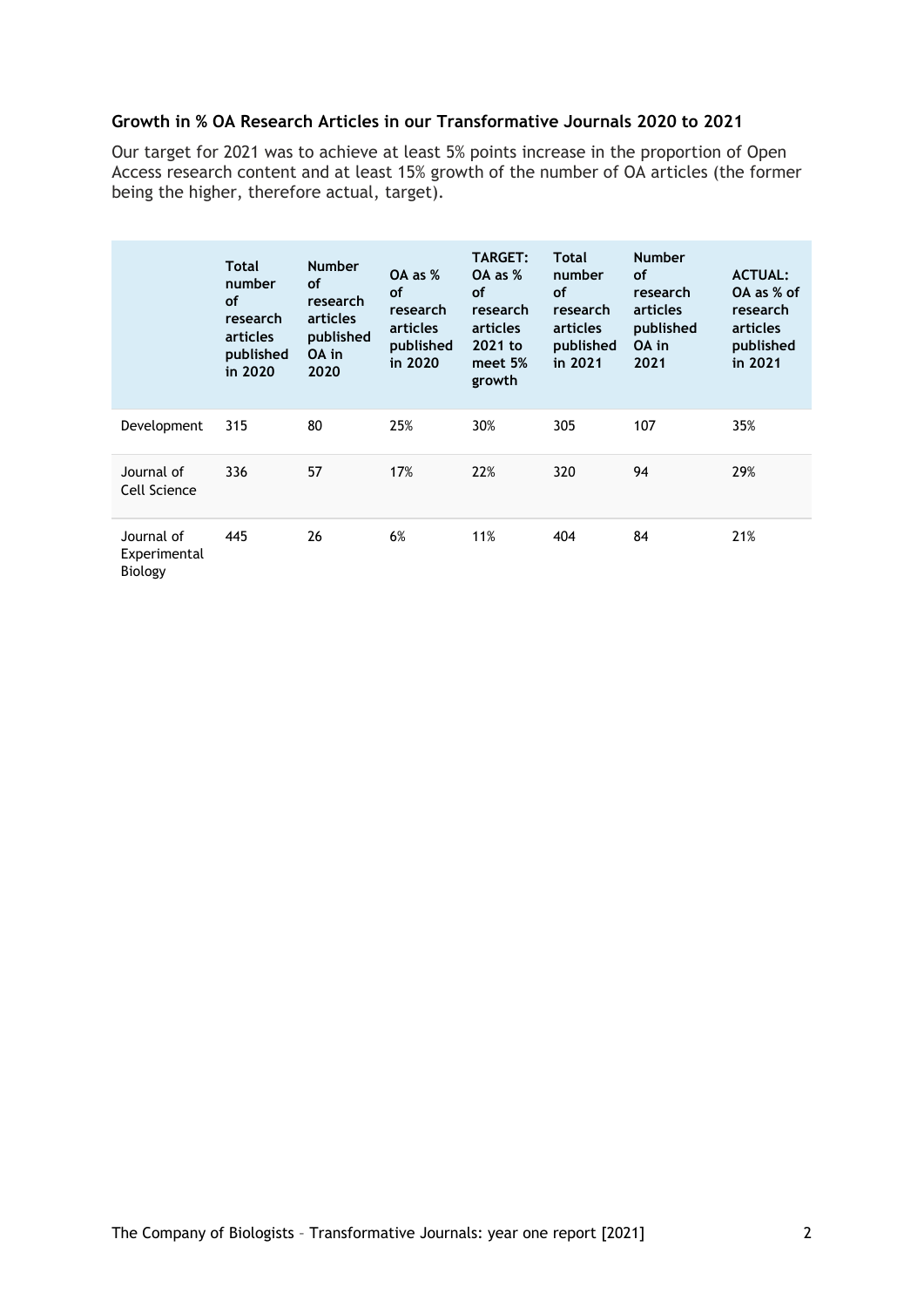#### **Open Access at The Company of Biologists**

The Company of Biologists has been offering Open Access publishing options since 2004 and two of our five journals are already fully Gold Open Access. We believe that Open Access is the direction of travel and it is clear that, as well as reader benefits, Open Access provides our authors with a wider readership and higher usage for their articles.

The Transformative Journal strategy signals more clearly our commitment to move our three 'hybrid' journals towards full Open Access, while allowing us to provide publishing options that support all our authors as we approach this change in the publishing landscape.

This helps us balance these two priorities:

- making research accessible to everyone, as quickly as possible
- supporting our whole author community whatever their funder or financial status

#### **Call for support from funders**

We call on more research funding bodies to fund paid Open Access mandates for their authors – this will make a real difference in the numbers of authors selecting Gold Open Access in our journals.

#### **Call for support from libraries / consortia**

We call on more libraries/consortia worldwide to explore our cost-neutral and uncapped Read & Publish agreements – this supports authors who want to choose Open Access without the financial complications of paying an article processing charge (APC). More information is available through our [library hub.](https://www.biologists.com/library-hub/)

#### **What are Transformative Journals?**

Transformative Journals proactively champion Open Access publishing and have Open Access growth targets. By providing a transition period, the Transformative Journal model acknowledges that not all of our authors are ready for Open Access (which requires support from their funders and institutions) and ensures that every author in our community can continue to publish with us.

#### **How are Transformative Journals different from hybrid journals?**

As hybrid journals, Development, Journal of Cell Science and Journal of Experimental Biology already offered Open Access publishing options.

As Transformative Journals they will continue and extend their Open Access support by:

- gradually increasing share of Open Access research content year on year
- promoting the benefits of Open Access publishing
- continuing to provide transparent metrics for published articles: usage, citations and online attention (altmetrics)
- providing comparative metrics for Open Access articles compared with subscription content
- providing greater transparency on the services covered by the article processing charge (APC)
- offering 'transformative' Read & Publish agreement to libraries / consortia
- continuing to offset subscription revenue to avoid 'double dipping'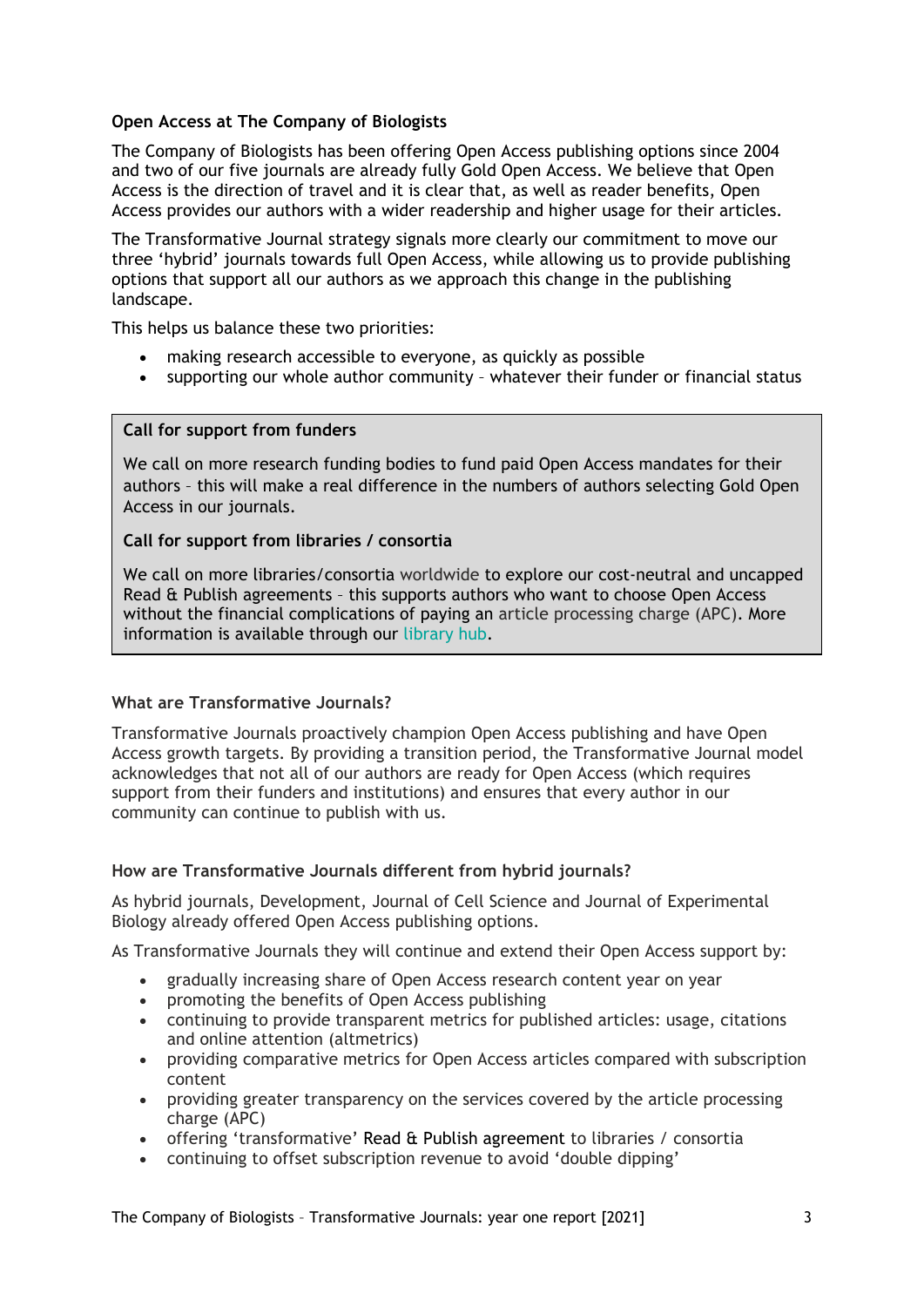#### **What does this mean for authors?**

Authors will still have the same three routes to publication as we transition towards full Open Access:

#### **Free publication (not Open Access)**

With this option, the author pays nothing at all. The article is available to our subscribers for six months and is then freely available to everyone after this time.

This option might appeal to authors whose funders and institutions do not mandate Open Access and authors who do not want to choose Open Access or pay an Open Access fee. This option could be important given the financial challenges within the university sector.

#### **Gold Open Access (author pays)**

The author will pay an article processing charge (APC) to publish their article Gold Open Access. Articles will be published under a CCBY licence and will be available to everyone immediately upon publication.

This option will appeal to authors whose funders or institutions mandate Gold Open Access or to authors who prefer to publish Open Access.

#### **Read & Publish agreements**

The third option is for authors whose institutions have taken up one of our [Read & Publish](https://www.biologists.com/library-hub/read-publish/)  [agreements.](https://www.biologists.com/library-hub/read-publish/) These cost-neutral arrangements, agreed with librarians, provide unlimited access to all of our content and allow corresponding authors from that institution unlimited free Open Access publication for research articles. These agreements therefore support institutions and authors working to meet funding requirements and to make Open Access the default publishing choice.